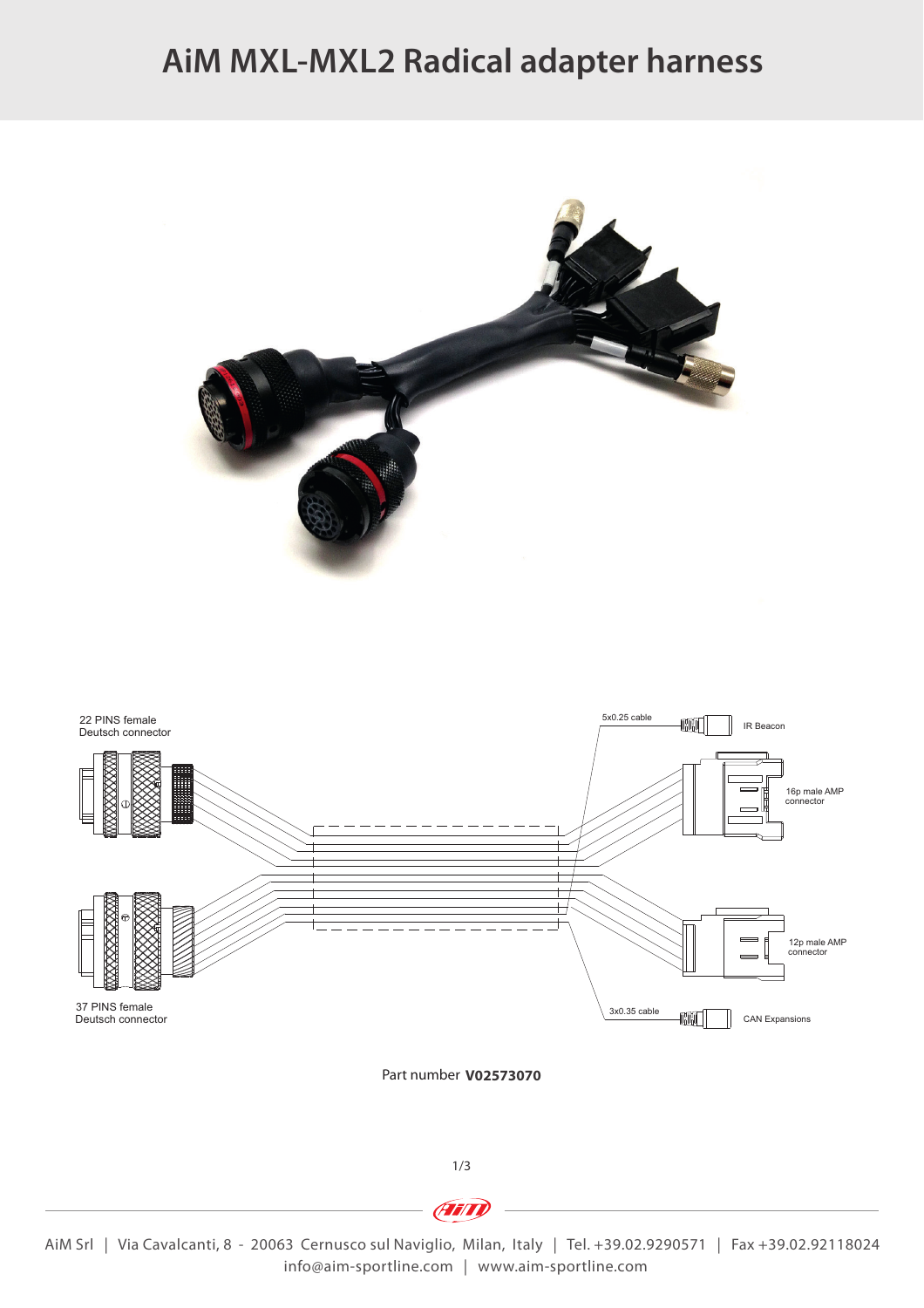### **AiM MXL-MXL2 Radical adapter harness**

Deutsch connector 37P female





| DEUTSCH - AMP connections |                         |                      |                      |                    |  |  |  |
|---------------------------|-------------------------|----------------------|----------------------|--------------------|--|--|--|
| Deutsch 37P conn<br>PIN   | Deutsch 22P conn<br>PIN | AMP 16P conn.<br>PIN | AMP 12P conn.<br>PIN | Channel            |  |  |  |
| $\overline{2}$            |                         |                      | 1                    | <b>GND</b>         |  |  |  |
| $\mathbf{1}$              |                         |                      | $\overline{2}$       | 9-15V Power in     |  |  |  |
| 9                         |                         |                      | 3                    | can1-ECU           |  |  |  |
| 8                         |                         |                      | $\overline{4}$       | can1+ ECU          |  |  |  |
|                           | 19                      |                      | 5                    | Dout1              |  |  |  |
| 13                        |                         |                      | $\overline{7}$       | USB <sub>D</sub> - |  |  |  |
| 36                        |                         |                      | 9                    | +Vbatt             |  |  |  |
| 14                        |                         |                      | 10                   | <b>GND</b>         |  |  |  |
| 19                        |                         |                      | 12                   | Speed 1            |  |  |  |
| 34                        |                         | $\mathbf{1}$         |                      | Ain 4              |  |  |  |
| 37                        |                         | $\overline{2}$       |                      | $+Vref$            |  |  |  |
| 35                        |                         | 3                    |                      | <b>GND</b>         |  |  |  |
| 30                        |                         | 4                    |                      | Ain 3              |  |  |  |
| 26                        |                         | 5                    |                      | Ain 2              |  |  |  |
| 25                        |                         | 6                    |                      | $+Vref$            |  |  |  |
| 23                        |                         | $\overline{7}$       |                      | <b>GND</b>         |  |  |  |
| 22                        |                         | 8                    |                      | Ain 1              |  |  |  |
| 12                        |                         | 10                   |                      | USB <sub>D+</sub>  |  |  |  |
|                           | 6                       | 12                   |                      | Ain 7              |  |  |  |
|                           | 5                       | 13                   |                      | Ain 6              |  |  |  |
|                           | $\overline{2}$          | 15                   |                      | <b>GND</b>         |  |  |  |
|                           | 1                       | 16                   |                      | Ain 5              |  |  |  |

| Deutsch 37P - binder 712 fem. 4p connections |                                          |                   |                       |                                               |       |  |  |  |
|----------------------------------------------|------------------------------------------|-------------------|-----------------------|-----------------------------------------------|-------|--|--|--|
| Deutsch 37P conn<br>PIN                      | cable<br>Color                           | binder 712<br>PIN | cable type            | Channel                                       | label |  |  |  |
| 16<br>17<br>18                               | N <sub>C</sub><br>black<br>blue<br>white |                   | 3x0.35mm <sub>q</sub> | NC.<br><b>GND</b><br>V battery<br>optical lap | Lap   |  |  |  |
|                                              |                                          |                   |                       |                                               |       |  |  |  |
| Deutsch 37P - binder 712 fem. 5p connections |                                          |                   |                       |                                               |       |  |  |  |
| Deutsch 37P conn                             | cable                                    | binder 712        | cable type            | Channel                                       | lahel |  |  |  |

| ----------<br>$5.1001 + 12.1011$ . $9.90111000$ . |                                         |                          |            |                                                   |       |  |
|---------------------------------------------------|-----------------------------------------|--------------------------|------------|---------------------------------------------------|-------|--|
| Deutsch 37P conn<br><b>PIN</b>                    | cable<br>Color                          | binder 712<br><b>PIN</b> | cable type | Channel                                           | label |  |
|                                                   | white<br>black<br>red<br>blue<br>orange | 5                        | 5x0.25mmq  | CAN+ exp<br>GND<br>V battery<br>CAN-exp<br>V bext | Exp   |  |





contact insertion view AMP connector 16P male

 $\Box$ 



contact insertion view AMP connector 12P male





2/3

**Ain** 

AiM Srl | Via Cavalcanti, 8 - 20063 Cernusco sul Naviglio, Milan, Italy | Tel. +39.02.9290571 | Fax +39.02.92118024 info@aim-sportline.com | www.aim-sportline.com